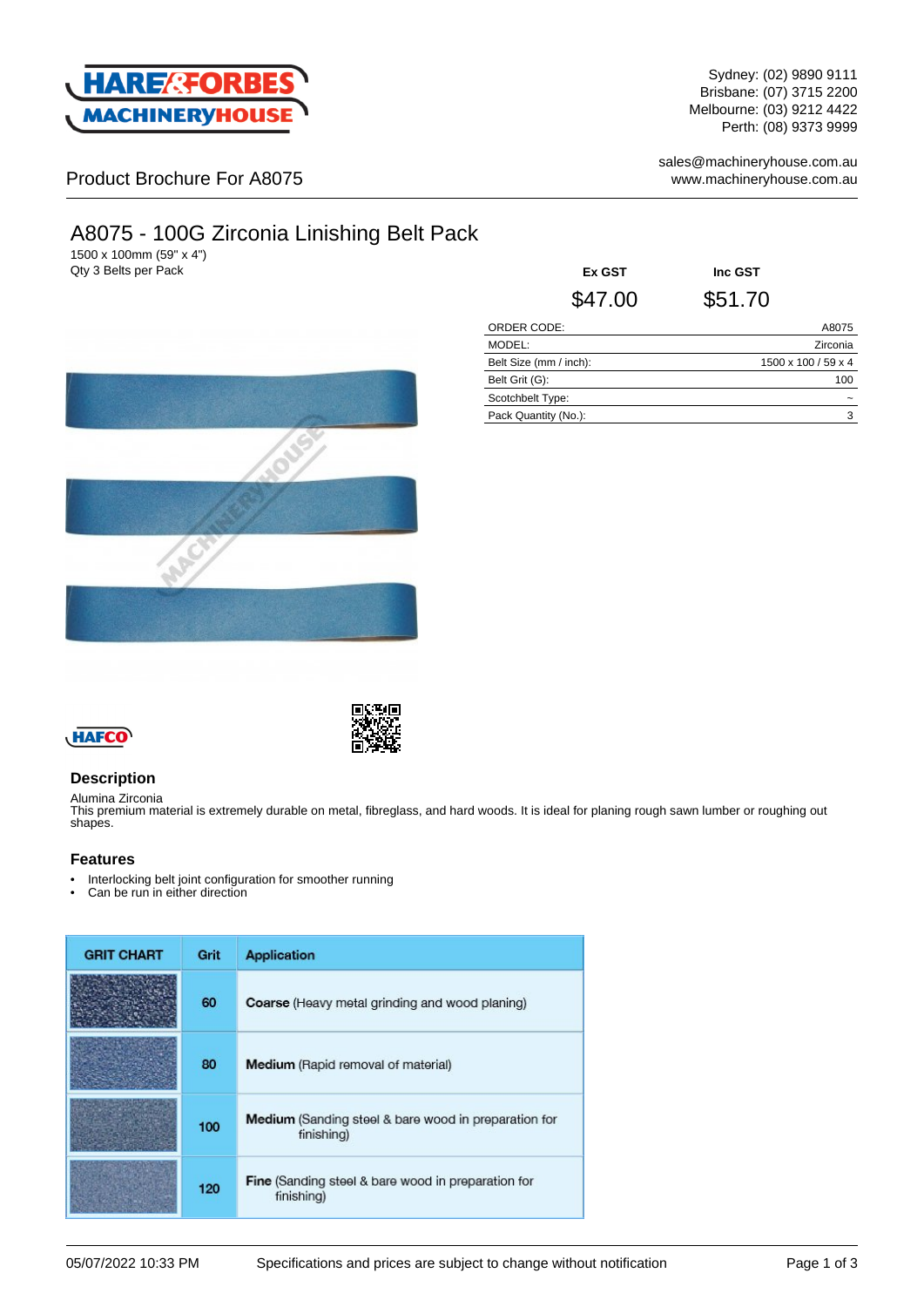

## Product Brochure For A8075

Sydney: (02) 9890 9111 Brisbane: (07) 3715 2200 Melbourne: (03) 9212 4422 Perth: (08) 9373 9999

sales@machineryhouse.com.au www.machineryhouse.com.au

## **Recommended Accessories**

| L114<br><b>Belt Linisher Sander</b>                         | A8065<br>40G Aluminium Oxide Linishing<br>Belt Pack         | A8066<br>60G Aluminium Oxide Linishing<br>Belt Pack | A8067<br>80G Aluminium Oxide Linishing<br>Belt Pack |
|-------------------------------------------------------------|-------------------------------------------------------------|-----------------------------------------------------|-----------------------------------------------------|
|                                                             |                                                             |                                                     |                                                     |
|                                                             |                                                             |                                                     |                                                     |
| A8068<br>100G Aluminium Oxide Linishing<br><b>Belt Pack</b> | A8069<br>120G Aluminium Oxide Linishing<br><b>Belt Pack</b> | A8072<br>40G Zirconia Linishing Belt Pack           | A8073<br>60G Zirconia Linishing Belt Pack           |
|                                                             |                                                             |                                                     |                                                     |
|                                                             |                                                             |                                                     |                                                     |